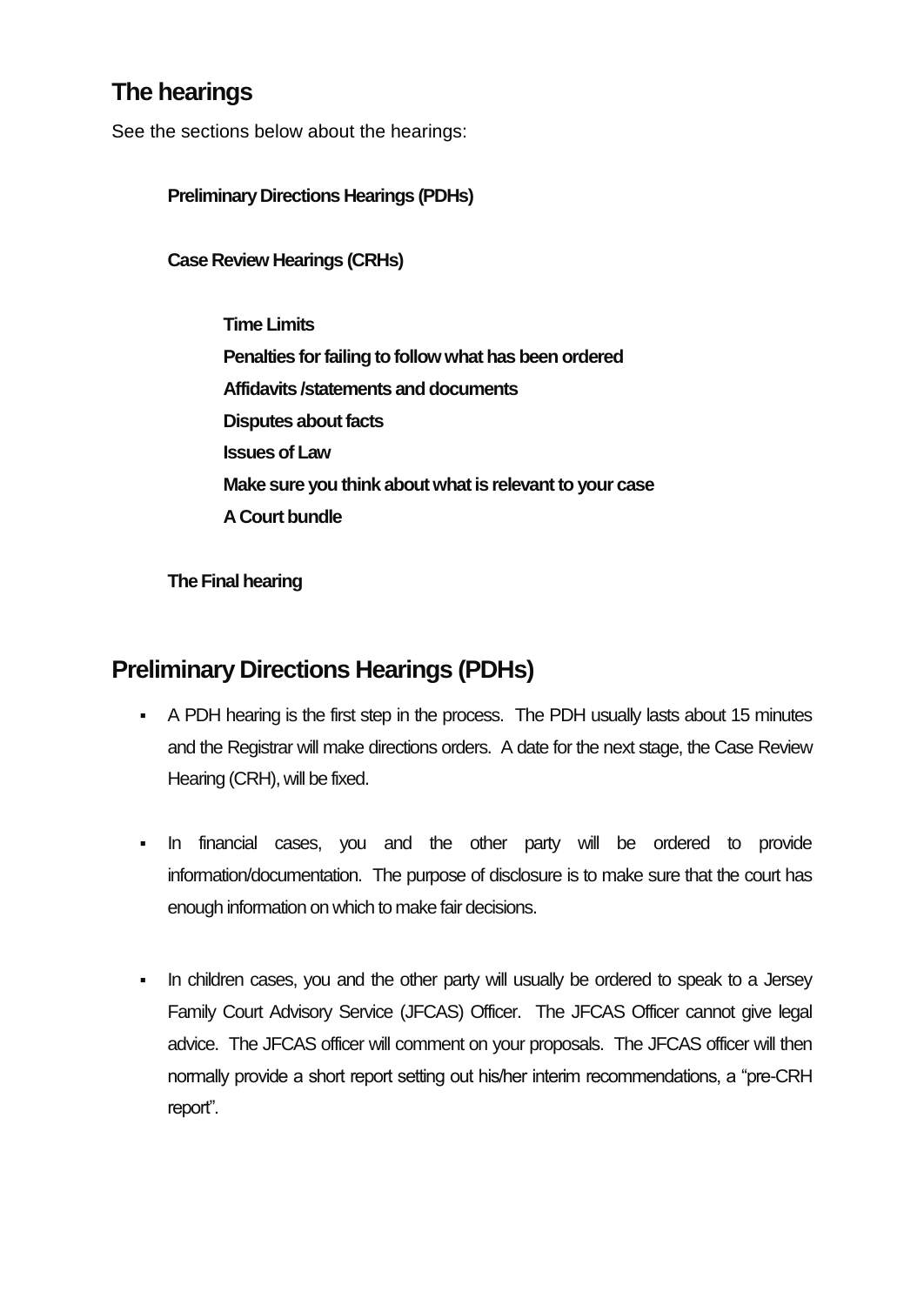# **Case Review Hearings (CRHs)**

- The Registrar will find out what you can agree and can't agree. In children cases the Registrar will want to know if your children are at risk. The JFCAS officer may be asked to speak first and provide any update on a pre-CRH report.
- Even if there is no final agreement, interim orders may be made. If needed, a full welfare report will be ordered and sometimes other expert reports.
- At financial CRHs, the court may make interim orders, such as for interim maintenance, and may make further disclosure orders. A date will be set for a further CRH or final hearing.

# **Time Limits**

- The court makes orders about what you have to do and by when. You are likely to be asked by when you can provide information, eg copies of bank statements. Give realistic time estimates. The Registrar may however not accept what you say.
- All orders for directions come with time limits, stating the date and the time of day by which any direction is to be obeyed.
- **Orders must be obeyed to the letter and on time.** If you are going to be unable to meet the time limit set, apply before the time is up for more time.
- Be aware that the court may not agree to give you more time, so you should aim to meet the time limits ordered.

# **Penalties for failing to follow what has been ordered**

- Failing to meet time limits may mean that a costs order is made against you.
- If you fail to provide the information ordered this may be seen as suspicious e.g you are trying to hide something.
- Your failure may be referred up to the Bailiff's court.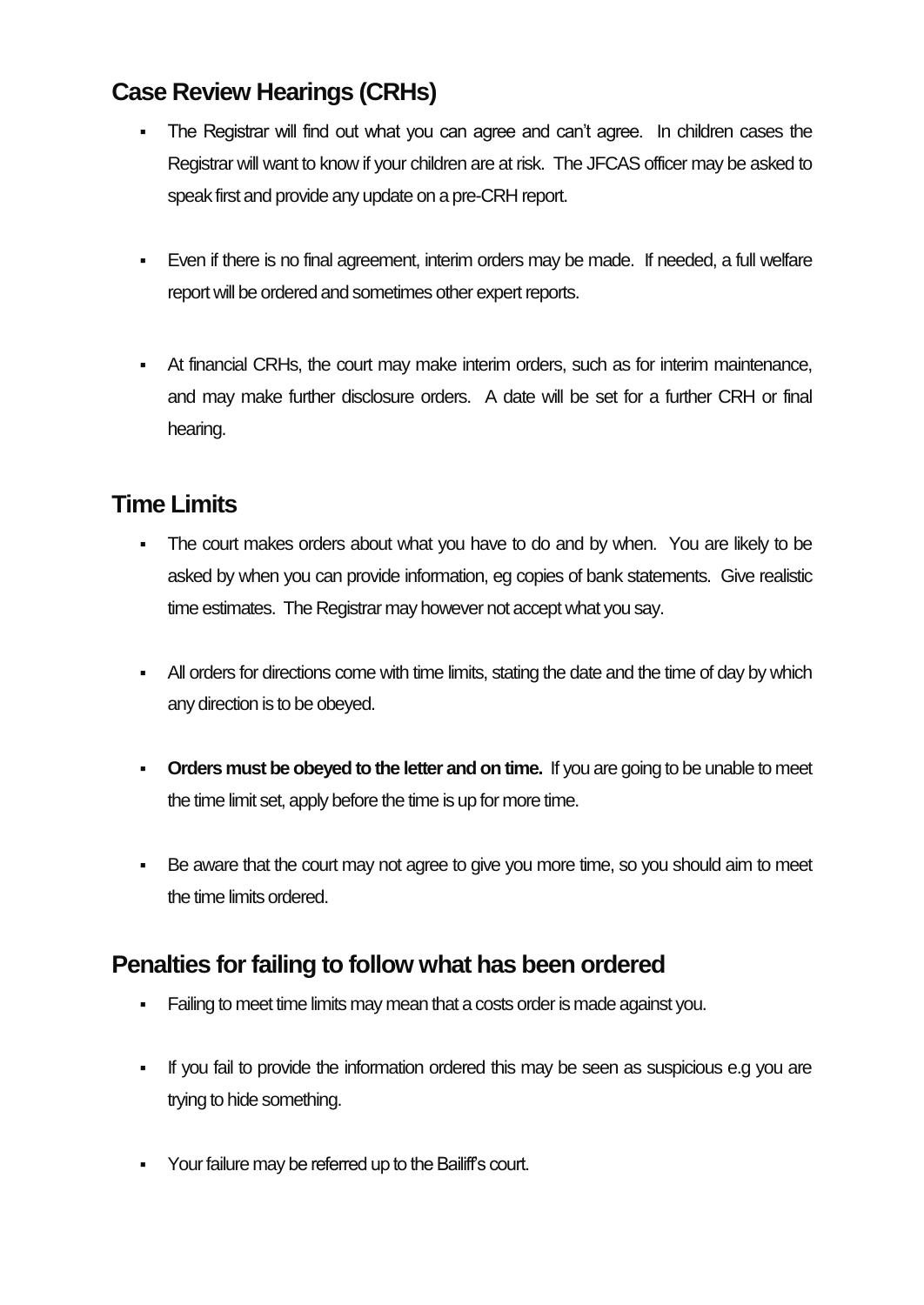### **Affidavits /statements and documents**

- An order may say you have to file and serve an affidavit or statement.
- Give the original document to the court and serve the other party/ies with a copy.
- There is a template for an affidavit of means. Se[e Draft Affidavit of Means.](http://www.gov.je/LifeEvents/SeparationDivorce/Pages/Guidance.aspx) There is also a template for how to set out an affidavit. Keep a copy of the documents yourself.
- It is a good idea to take legal advice about the contents of your affidavit/statement before you file and serve it. Avoid emotional wording if at all possible.
- You and the other party may be asked to file a statement of issues in financial cases. This may include whether eg you think there should be a clean break or the other party is not maximising his or her income.
- The Registrar does not want a large number of pages with irrelevant material.
- All documents filed at court must be served on the other party/ies, or if they have a lawyer, on the lawyer.

### **Disputes about facts**

- There may be disputes about facts.
- You must be clear what is relevant to your case and what is not.
- Do not spend time disputing facts which are not relevant. Concentrate on the facts that are relevant.
- There may need to be a fact finding hearing.

#### **Issues of Law**

Some cases take place without there being issues on what the law is. However there may be a dispute about an "issue of law" which is relevant to your case.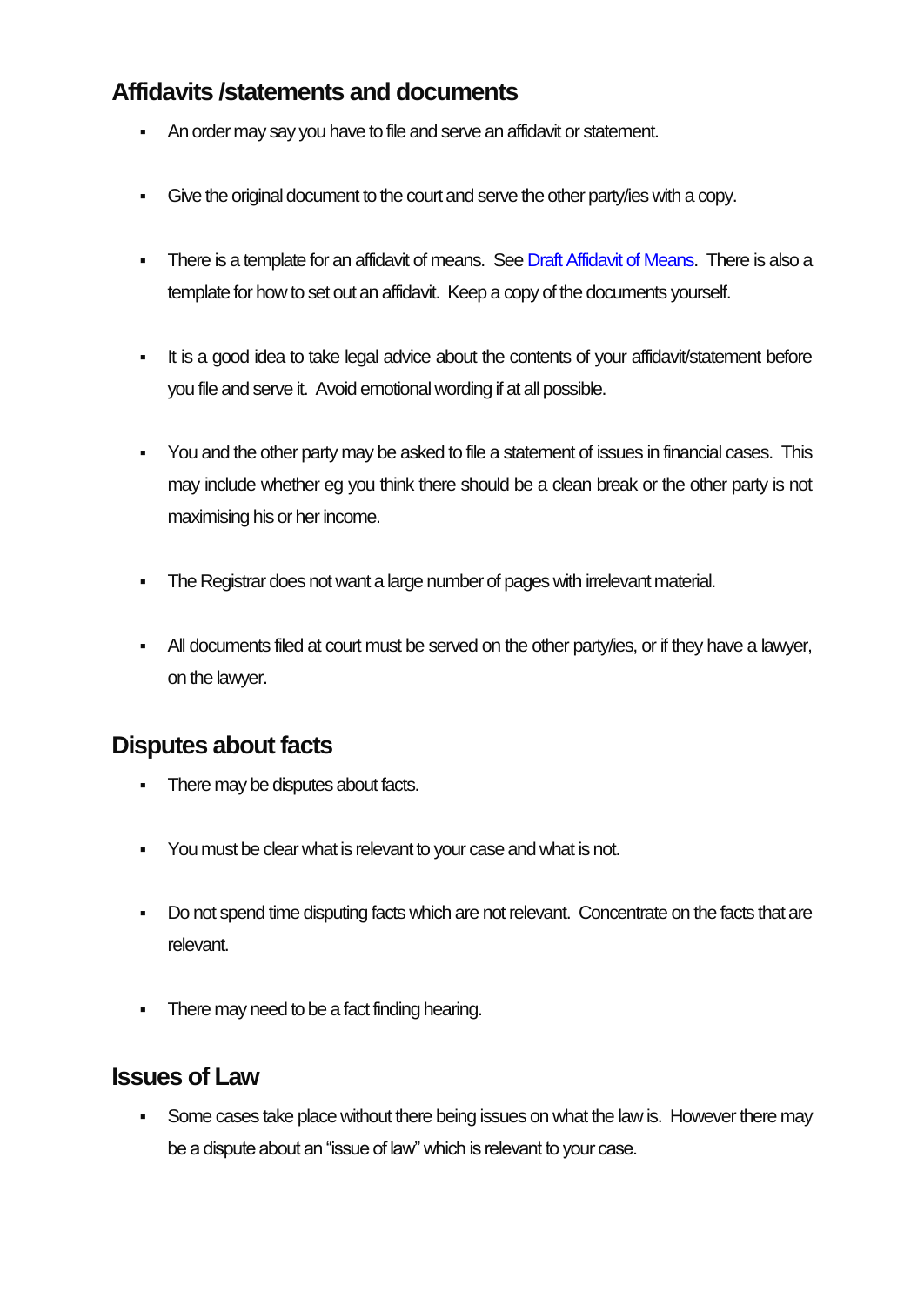#### **Make sure you think about what is relevant to your case**

- **What are the issues?**
- What will you say to prove those issues?
- What written evidence will you need to prove those issues?
- What will the court need so that it understands the issues and documents?
- Have you obeyed the court directions?
- Has the other party obeyed the court directions made so far?
- Have you provided an overview of the history of the case, a "chronology"? This helps the court understand when things happened.

### **A court bundle**

- A bundle is a file of the relevant papers in the case. It is to make sure that everyone can see the same documents during the hearing.
- The Registrar will order who should provide the bundle and by when. It is normally the applicant who prepares it.
- One bundle will be needed for each party in the case, plus one for the Registrar and one for a witness, if a witness is to give evidence in the hearing.
- There must be an index, and each bundle should have the same numbered pages. See [Procedure for Ancillary Relief Bundles.](http://www.gov.je/LifeEvents/SeparationDivorce/Pages/Guidance.aspx)

### **The Final hearing**

- The final hearing is when the Registrar hears the evidence and makes a decision.
- The Registrar decides the case on the evidence produced by each party.
- **She/he may reserve (delay) the decision.**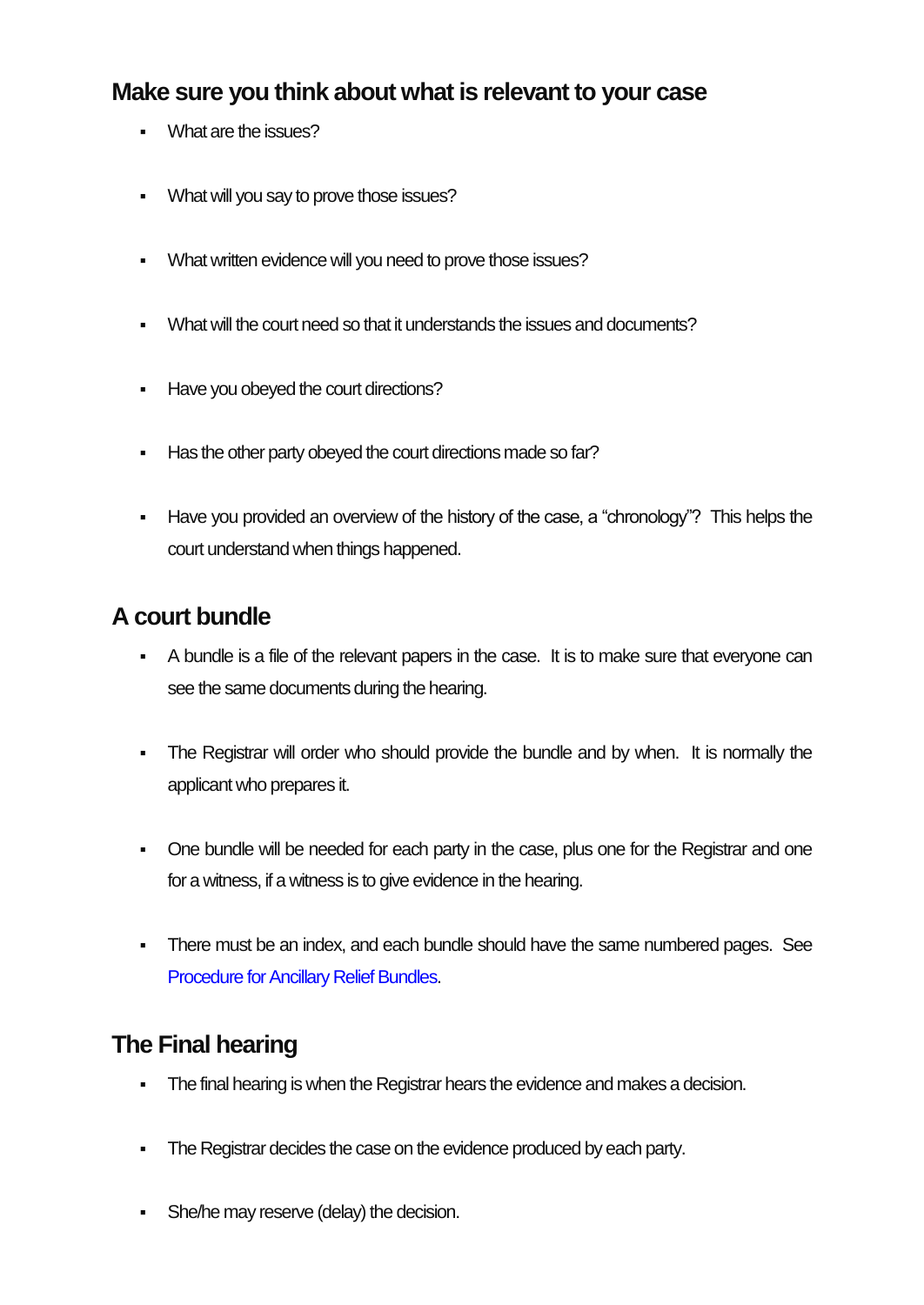- In children cases, any expert evidence is heard first.
- At the beginning of the hearing you will outline your case on the basis of the evidence.
- The applicant will present his/her case first. He/she will then be cross examined by the other party's lawyer or if none, by the other party.
- The applicant's witness(es), if any, will then be heard.
- The same sequence will take place for the respondent and any of the respondent's witnesses.
- Make sure when you ask questions that they are questions and not speeches.
- Take notes to help you ask questions.
- Speak politely during the hearing, do not talk over other people and try to remain calm.
- Be clear. Keep what you have to say to the point. You do not have to use long words.
- Ask questions if you feel unsure about what is going on.
- Witnesses do not hear the evidence of other witnesses. You must not discuss with future witnesses the evidence that has already been given.
- You have the right to object to inadmissible evidence ie evidence you think should not be given at the hearing.
- At the end of the hearing you will be able to summarise your case and make legal submissions (arguments).
- Anything you say in outlining or summarising your case **must** have been in the evidence, ie you cannot introduce new matters which should have been brought up during evidence.
- Take notes of the Registrar's order if made at the end of the hearing.